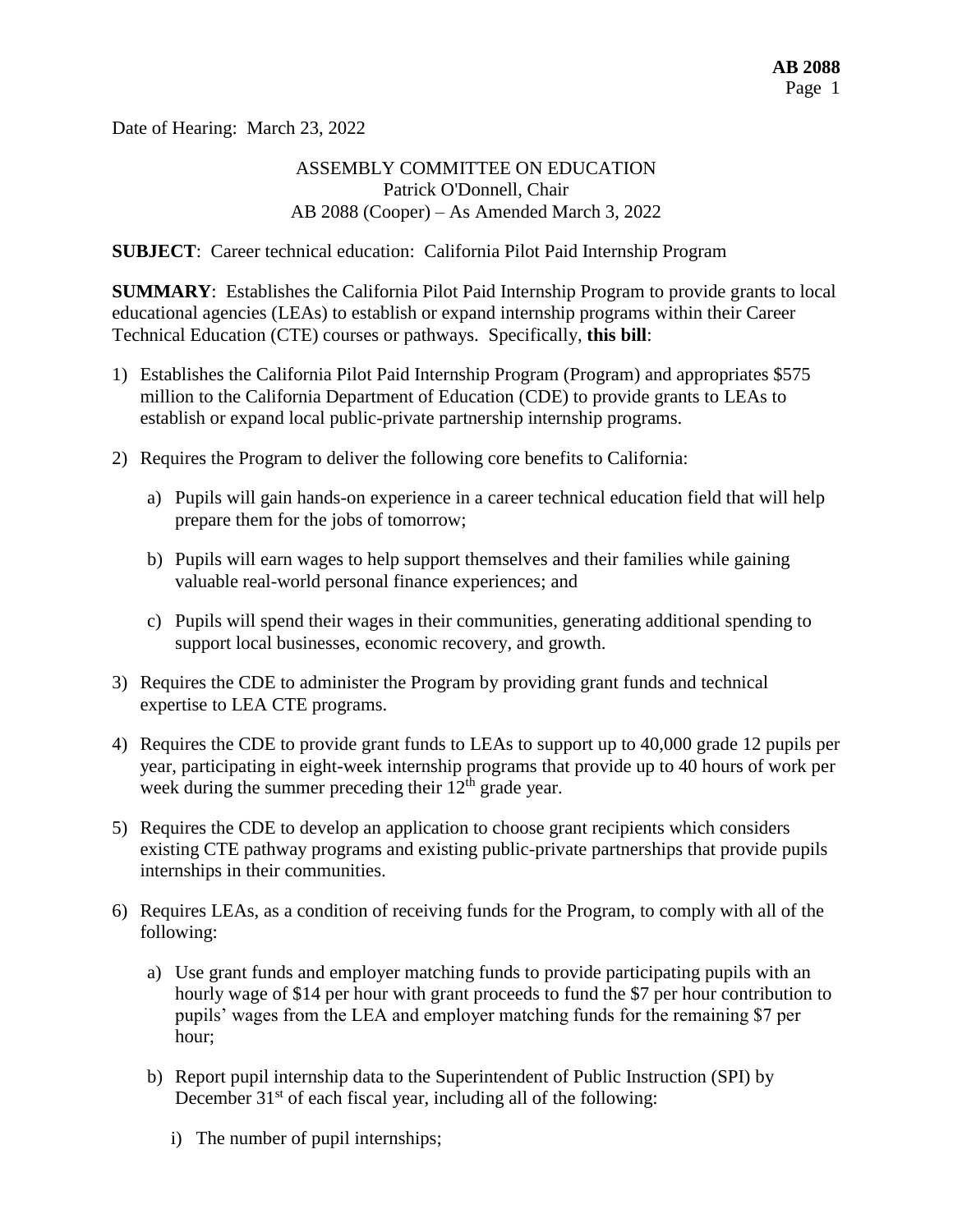- ii) The total hours worked by pupils; and
- iii) The businesses or industries in which pupils were employed.
- 7) Requires any public-private partnership internship program funded to include all of the following components:
	- a) A career-related focus that exposes Grade 12 pupils to the world of work;
	- b) Partnerships with local businesses, industries, nonprofit organizations, or other organizations in the community;
	- c) Opportunities for supervised and specific practice for a future career; and
	- d) Intern placement occurring during the summer between  $11<sup>th</sup>$  and  $12<sup>th</sup>$  grade.
- 8) Prohibits the following from qualifying as public-private partnership internship programs eligible for funding under this Program: job shadowing, one-time events, and jobs that pupils secure on their own.
- 9) Requires that funds awarded under the Program be available for expenditure or encumbrance from the 2023-24 through the 2025-26 fiscal years.
- 10) Requires that employers providing matching funds for pupil wages through this Program be eligible for an unspecified amount of a tax credit for each pupil intern.
- 11) Defines "local educational agency" for purposes of the Program as a school district, county office of education, or charter school.

#### **EXISTING LAW**:

- 1) Authorizes work-based learning opportunities for pupils to be delivered by CTE programs which may include work experience education, community classrooms, cooperative CTE programs, and job shadowing experience. (Education Code (EC) 51760.1)
- 2) Authorizes the Career Technical Education Incentive Grant (CTEIG) Program as a state education, economic, and workforce development initiative with the goal of providing pupils in kindergarten through  $12<sup>th</sup>$  grade with the knowledge and skills necessary to transition to employment and postsecondary education (EC 53070).
	- a) Identifies the purpose of the competitive CTEIG program as the encouragement and maintenance of the delivery of CTE programs by school districts and charter schools.
	- b) Appropriates funding for the CTEIG program as follows: \$400 million for 2015-16; \$300 million for 2016-17; \$200 million for 2017-18; and \$150 million per year for the 2018-19 to 2020-21, and \$300 million per year beginning in the 2021-22 fiscal year and every year thereafter.
	- c) Requires that applicants demonstrate the ability to provide local matching funds as follows: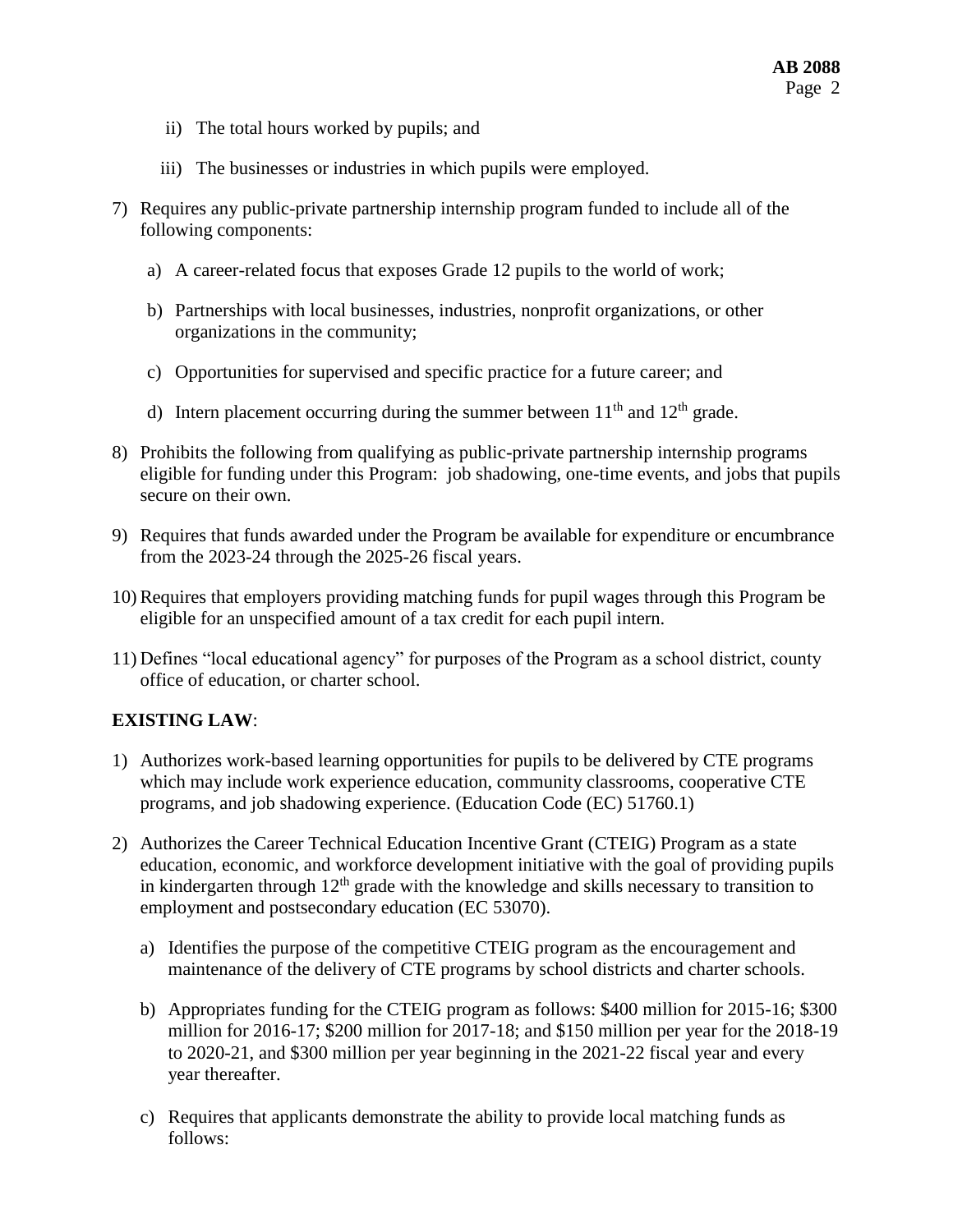- $\bullet$  \$1.00 for every \$1 received in 2015-16;
- \$1.50 for every \$1 received in 2016-17;
- \$2.00 for every \$1 received in 2017-18, and each fiscal year thereafter; and
- As of July 1, 2021, requires the proportional match to be encumbered in the fiscal year for which the applicant is applying for a grant under the program.
- d) Requires applicants for the CTEIG Program to demonstrate that their CTE programs meet all of the following minimum eligibility standards:
	- i) High quality curriculum and instruction aligned with the California CTE Model Standards, including a sequence of courses that enable pupils to transition to postsecondary education, attain employment, or industry certification upon graduation from high school;
	- ii) Career exploration, guidance, and a continuum of work-based learning opportunities aligned with academic coursework, which may include paid internships;
- iii) Pupil support services, including counseling and leadership development to address pupils' social, emotional, career, and academic needs;
- iv) System alignment, coherence, and articulation with postsecondary institutions, allowing for dual enrollment opportunities;
- v) Ongoing and meaningful partnerships with industry and labor;
- vi) Opportunities for pupils to participate in after-school, extended day, and out-ofschool internships, competitions, leadership development opportunities, and other work-based learning opportunities;
- vii) Connection to regional or local labor market demands and a focus on current or emerging high-skill, high-wage, or high-demand occupations and is informed by the regional plan of the local Strong Workforce Program consortium;
- viii) Pathway to an industry-recognized credential or certificate, or appropriate postsecondary education or training, employment, or a postsecondary degree;
- ix) Staffing by skilled teachers or faculty and the provision of professional development opportunities for any teachers or faculty members supporting pupils in those programs;
- x) Provides opportunities for pupils with exceptional needs to participate in all programs; and
- xi) Annual data reporting to allow for an evaluation of the program.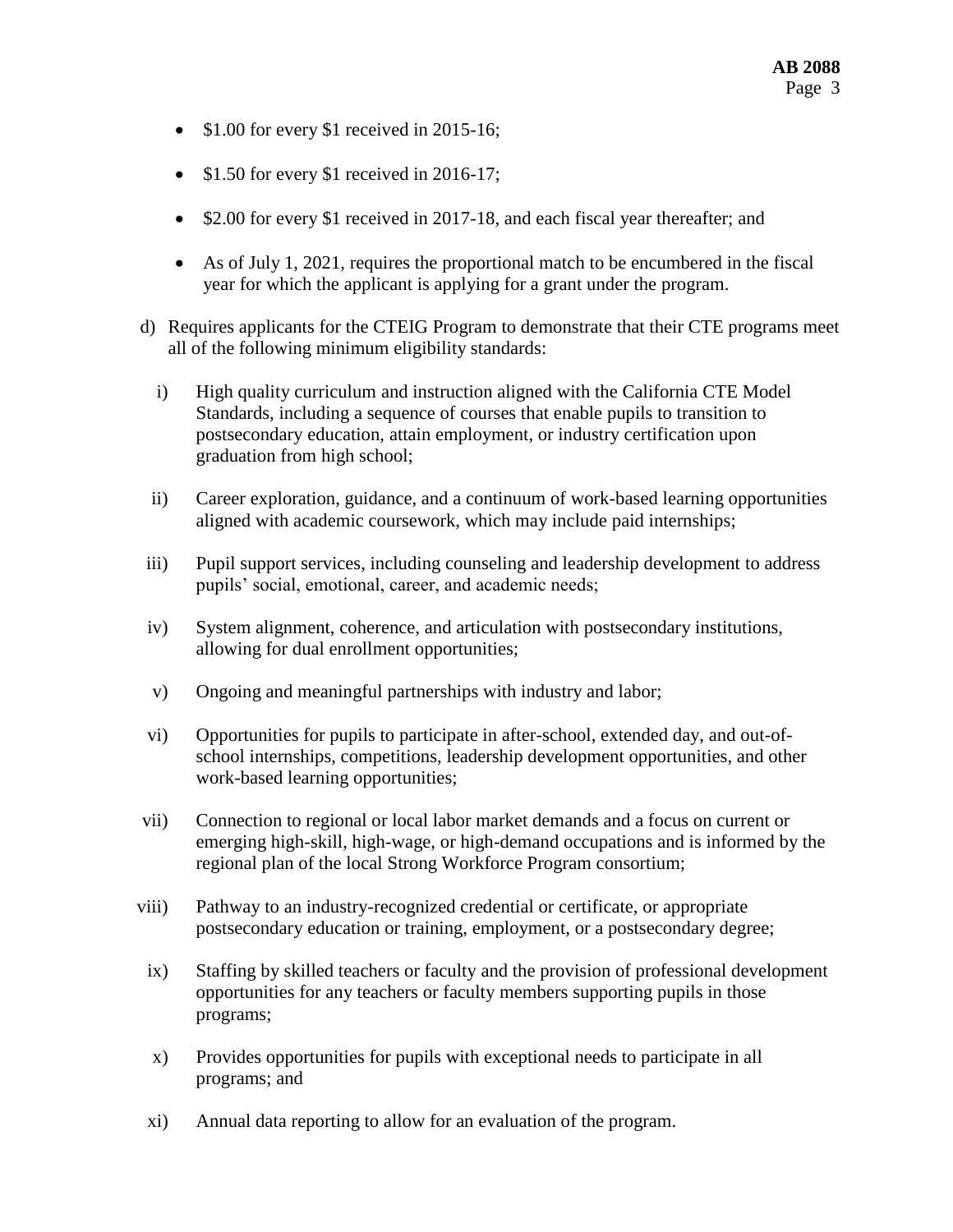- e) Requires the CDE to annually submit the list of recommended new and renewal grant recipients to the State Board of Education (SBE) for review and approval prior to making annual grant awards. Requires the CDE, at least 30 days before submitting the list of recommended new and renewal grant recipients to the SBE, to make the information public. CDE and SBE, in determining proposed grant recipients, are required to give positive consideration and the greatest weight to those applicants who:
	- i) Serve unduplicated pupils or who serve pupil subgroups with higher than average dropout rates;
- ii) Are located in an area of the state with a high unemployment rate; and
- iii) Offer an existing high-quality regional-based CTE program as a joint powers agency or county office of education.
- 3) Establishes the California Partnership Academies (CPA) program as a state-school-private sector partnership to provide combined academic and occupational training to eligible at-risk students in grades 10-12, inclusive.
	- a. Requires districts and participating businesses to each provide 100% matching funds for all state funds received; provides that the match may be in the form of direct and in-kind support; and requires the district to establish an advisory committee consisting of specified individuals and representatives; and
	- b. Establishes the Green Technology Partnership Academies and the Goods Movement Partnership Academies, commencing with the 2009-10 school year, and requires, when funds become available for additional partnership academies, the SPI to issue grants for the establishment of such partnership academies in each of the nine economic regions established by the state.
- 4) Authorizes the K-12 component of the Strong Workforce Program (SWP) to create, support, or expand high-quality CTE programs at the K-12 level that are aligned with the workforce development efforts occurring through the SWP, and authorizes, commencing with the 2018- 19 fiscal year, \$150 million annually by the California Community College Chancellor's Office (CCCCO) to local consortia. (EC 88827)
- 5) Federal law, the Strengthening Career and Technical Education for the 21st Century Act, reauthorizes the Carl D. Perkins Career and Technical Education Act of 2006 (Perkins) provides federal support for CTE programs and focuses on improving the academic and technical achievement of CTE students, strengthening the connections between secondary and postsecondary education and improving accountability.

# **FISCAL EFFECT**: Unknown

#### **COMMENTS**:

*Need for the bill.* According to the author, "AB 2088 creates the California Pilot Paid Internship Program to fund local public-private partnership paid internship programs for 12th grade CTE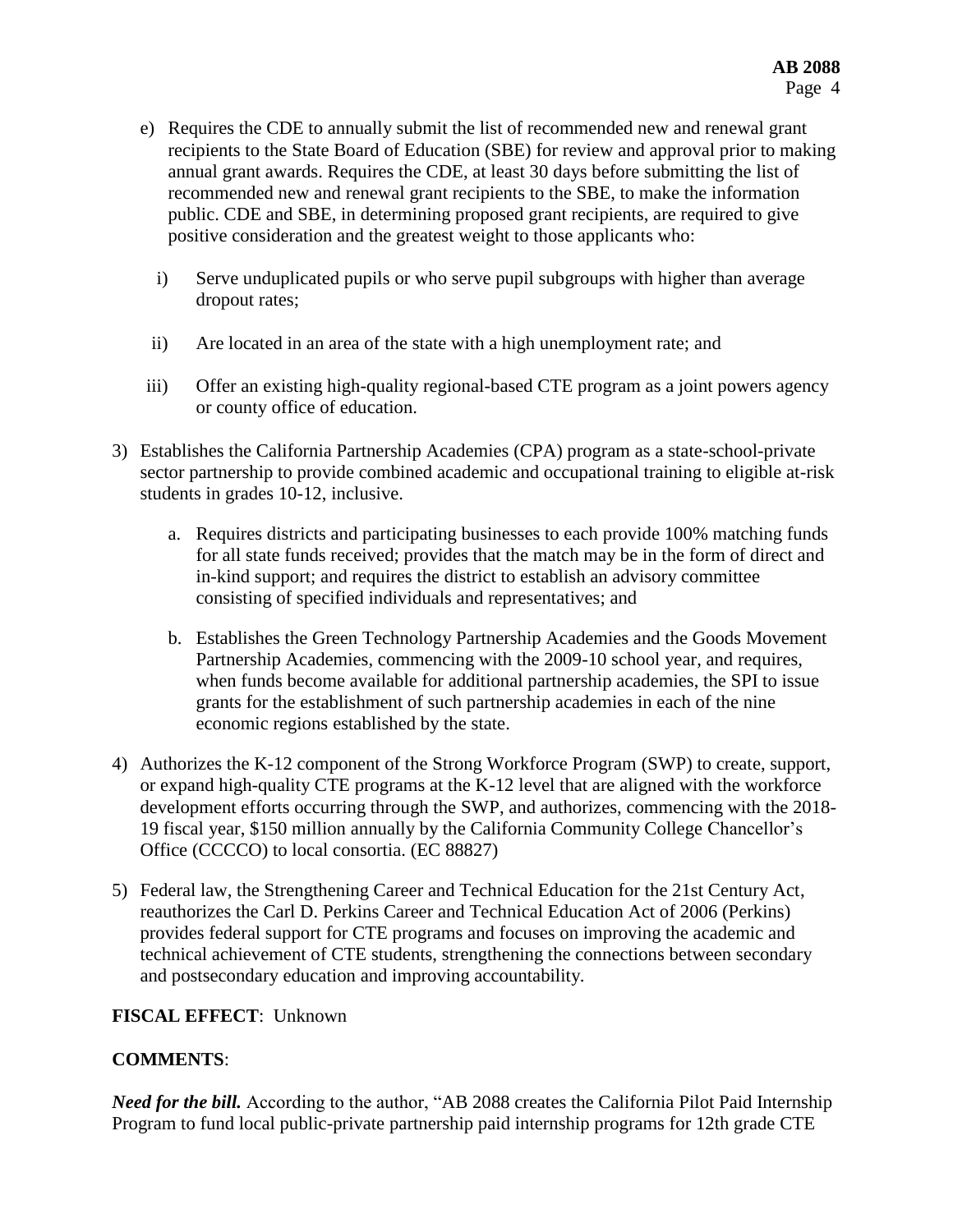students. Providing students paid internship programs will help prepare and transition them to post-secondary educational opportunities and careers."

*Defining Career Technical Education.* CTE is a program of study that involves a multiyear sequence of courses that integrates core academic knowledge with technical and occupational knowledge to provide students with a pathway to postsecondary education and careers. CTE programs in California are organized into 15 industry sectors, covering 58 pathways that identify the knowledge and skills students need. Partnerships are usually developed between high schools, businesses, and postsecondary schools, providing pathways to employment and associates, Bachelor's, and advanced degrees. CTE prepares students for the world of work by introducing them to workplace competencies, and makes academic content accessible to students by providing it in a hands-on context. Along the way, students develop career-relevant, realworld 21<sup>st</sup> Century skills."

*Improved outcomes for CTE students.* A wide body of research indicates that involvement in CTE coursework provides improved academic outcomes and provides other benefits to students, with findings such as the following:

- Students with greater exposure to CTE are more likely to graduate from high school, enroll in a two-year college, be employed, and earn higher wages;
- The average high school graduation rate for students concentrating in CTE programs is 93%, compared to an average national graduation rate of 80%;
- Students taking more CTE classes are just as likely to pursue a four-year degree as their peers;
- 91% of high school graduates who earned 2-3 CTE credits enrolled in college;
- Students who focus their CTE coursework are more likely to graduate high school by 21% compared to otherwise similar students;
- CTE provides the greatest boost to students who need it most boys and students from low-income families; and
- 80% of students taking a college preparatory academic curriculum with rigorous CTE met college and career readiness goals, compared to only 63% of students taking the same academic core who did not experience rigorous CTE.

*College and career readiness is a state priority.* Each LEA's Local Control and Accountability Plan (LCAP) must demonstrate, among other priorities, how they are ensuring that all students are being prepared to be college and career ready. The College and Career Readiness Index displayed on each LEA's dashboard includes data on the number of students completing a CTE pathway. CDE notes that over 90% of districts report that CTE is now embedded in their LCAP.

*Current K-12 CTE programs.* There are a number of initiatives supporting K-12 CTE programs supported by state and federal funds, including the following: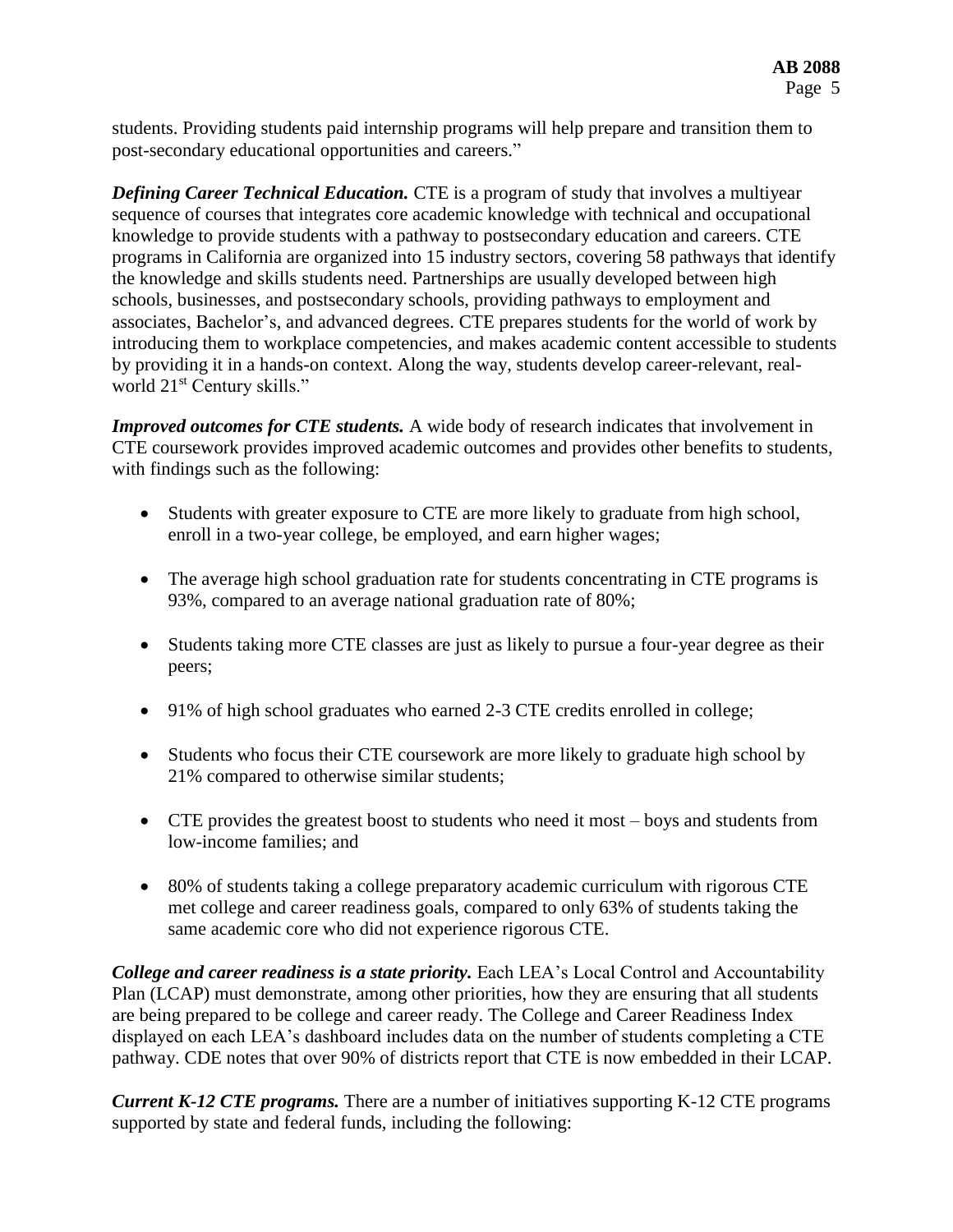- 1) **The Career Technical Education Incentive Grant (CTEIG) Program** was originally established in 2015 as a one-time investment of \$900 million to cover a three-year span, and acted as a bridge for LEAs to support CTE programs until the Local Control Funding Formula (LCFF) was fully funded. It was created as a state education, economic, and workforce development initiative to provide pupils in kindergarten through grade twelve with the knowledge and skills necessary to transition from secondary education to postsecondary education and living-wage employment. The purpose of the program is to encourage, maintain, and strengthen the delivery of high-quality CTE programs. The program is administered by the CDE. In 2018, ongoing funding of \$150 million for CTEIG was appropriated. In 2021, the annual funding for CTEIG was increased to \$300 million.
- 2) **The K-12 Strong Workforce Program (K-12 SWP)** was established in 2018 as a component of the Community Colleges' SWP to create, support, or expand high-quality CTE programs at the secondary level that are aligned with the workforce development efforts occurring through the SWP. As is the case for CTEIG, the K-12 SWP is meant to support the overall development of high-quality K-12 CTE programs, courses, course sequences, programs of study, and pathways. The program is administered by the CCCCO. The program is currently funded at \$150 million per year. Unlike the CTEIG program, which is administered at the state level, the CCCCO allocates K-12 SWP grant funding to eight regional consortia according to a statutory formula. Each regional consortium is required to administer a competitive grant program it receives to LEAs in the region.
- 3) **The California Partnership Academies** (CPA). A CPA is a small learning community within a larger high school that contains college-preparatory curriculum organized around a career-related theme. Under the CPA model, a team of teachers work with the same group of students over several years, aligning instruction across disciplines, while employers provide internships and other opportunities for students to learn outside the classroom. Each CPA frames its curriculum around one of the 15 industry fields established for CTE by the CDE. In order to receive the full amount of state funding, an academy must show that at least 50% of the students in each incoming class of CPA sophomores meet three of the following six "at-risk" criteria: 1) having a poor attendance record; 2) being significantly behind in credits; 3) demonstrating low motivation for the regular school program; 4) being economically disadvantaged; 5) having low state test scores; or 6) having a low grade point average.

*Paid internships as a tool to promote equity.* A study of a project in Detroit to stimulate high school students' interest in STEM career pathways found that the offering of the paid internship to students who came from disadvantaged families not only helped the students to nurture their interests in STEM career and education, but also won the support from students' parents and communities. The project provided funding to City of Detroit municipal departments to hire participating students as interns; in turn students contributed to real-world infrastructure problems and solutions (Xie, 2014).

Survey data from postsecondary institutions that mandate internships found that 64% of students who did not take internships had in fact wanted to, but could not due to intersecting obstacles that included the need to work at a full-time or part-time job, heavy course loads, and a lack of opportunities in their disciplines. First-generation students were more likely to report needing to work. The authors concluded that colleges and universities must work to ensure that internships do not reproduce privilege and exacerbate inequality (Hora, 2019).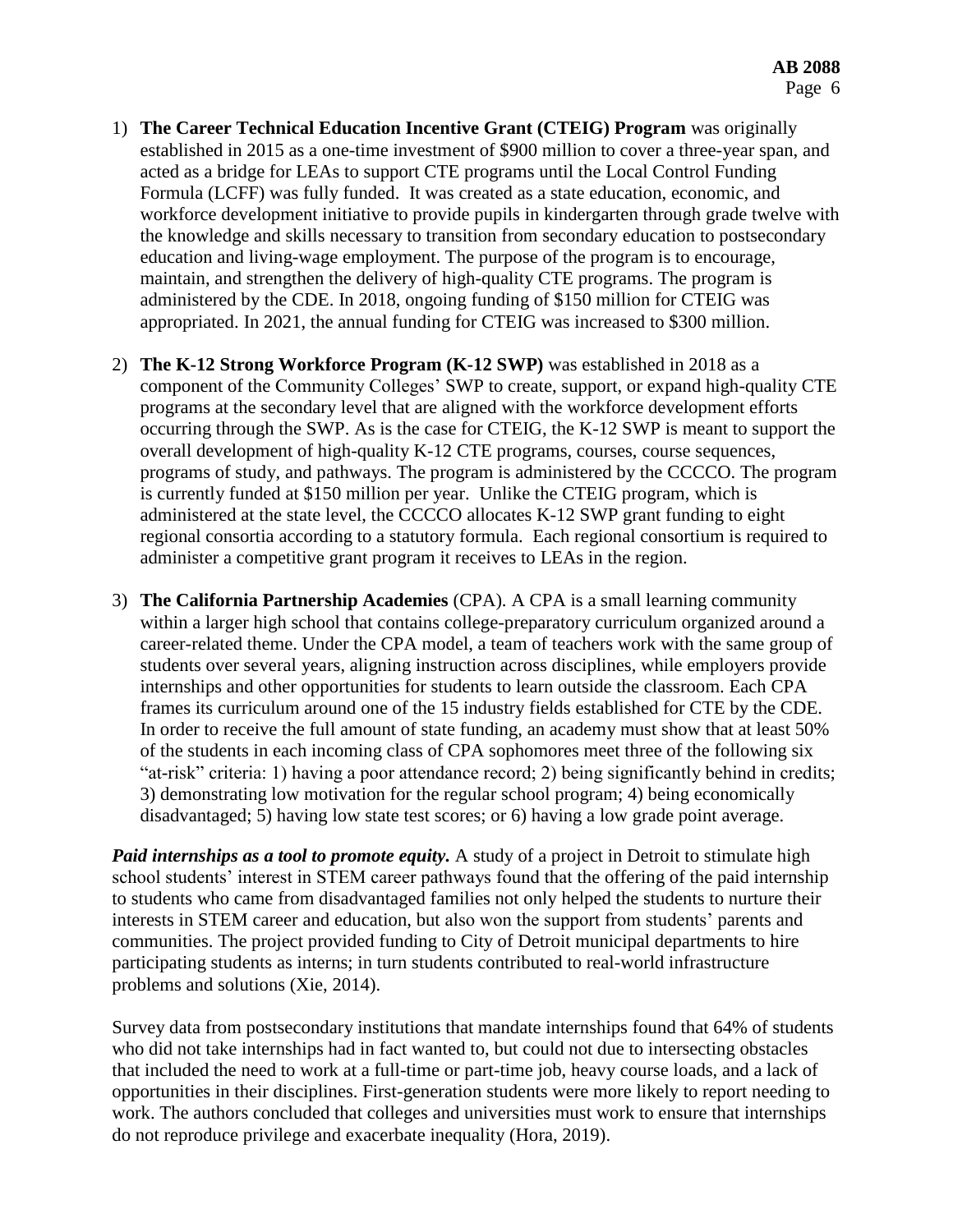A study of the value of paid internships in college notes, "a post-secondary education has become almost essential for getting a decent job and entering the middle class, and increasingly, internships are a critical part of the college experience. Yet financial constraints prevent many low- and moderate-income young people from seeking internships because such experiences are frequently unpaid. In a tight labor market, college graduates who have gained experience through internships have an edge on the job market. But the inequities go far beyond internships—a college degree itself is increasingly financially out of reach for young people from modest economic backgrounds." (Edwards, 2010)

*Recommended Committee amendments.* Committee staff recommends that the bill be amended as follows:

- 1) Specify that funding for paying student salaries would be non-Proposition 98;
- 2) Require an evaluation of the pilot;
- 3) Remove reference to tax credit;
- 4) One technical amendment.

*Arguments in support.* The State Superintendent of Public Instruction (SPI), the sponsor of the bill notes: "CTE provides an important pathway to success for high school students and offers students opportunities to personalize their education based on their interests and potential career goals. While the benefits to students are multiple, CTE programs also yield positive results for employers. Specifically, CTE internships provide businesses with talented and engaged high school youth who can bring fresh energy and curiosity to the workplace. Unfortunately, current internship opportunities are often unpaid and, therefore, a barrier to many students who are already disproportionately affected, namely low income students, students of color, and English learners. Limiting internship opportunities to those students who have the resources and privilege to work without pay is doing a disservice to our students and to our society.

AB 2088 will provide grants to LEAs that make or have created local public-private partnership internship programs. These programs will provide California students with hands-on experience in CTE fields and the wages to support themselves, their families, and their communities. As SPI, I place equity and opportunity for all our students at the center of our agenda."

*Related legislation.* AB 2058 (O'Donnell and Quirk Silva) of this Session requires consolidation of specified K-12 CTE programs; increases ongoing funding for the CTEIG, administered by the CDE to \$450 million per year; requires specified CTE staffing at the state and regional level to support local CTE programs and pathways; and deletes authorization for the K-12 SWP administered by the CCCCO.

AB 1923 (Mathis) of this Session would establish the Science, Technology, Engineering, and Mathematics (STEM) Partnership Academies and requires the CDE, with funding appropriated in the annual Budget Act, to establish 100 partnership academies dedicated to training young people in STEM occupations.

AB 130 (Committee on Budget) Chapter 44, Statutes of 2021, provides that, for the 2021–22 fiscal year and each fiscal year thereafter, \$300 million would be made available to the CDE,